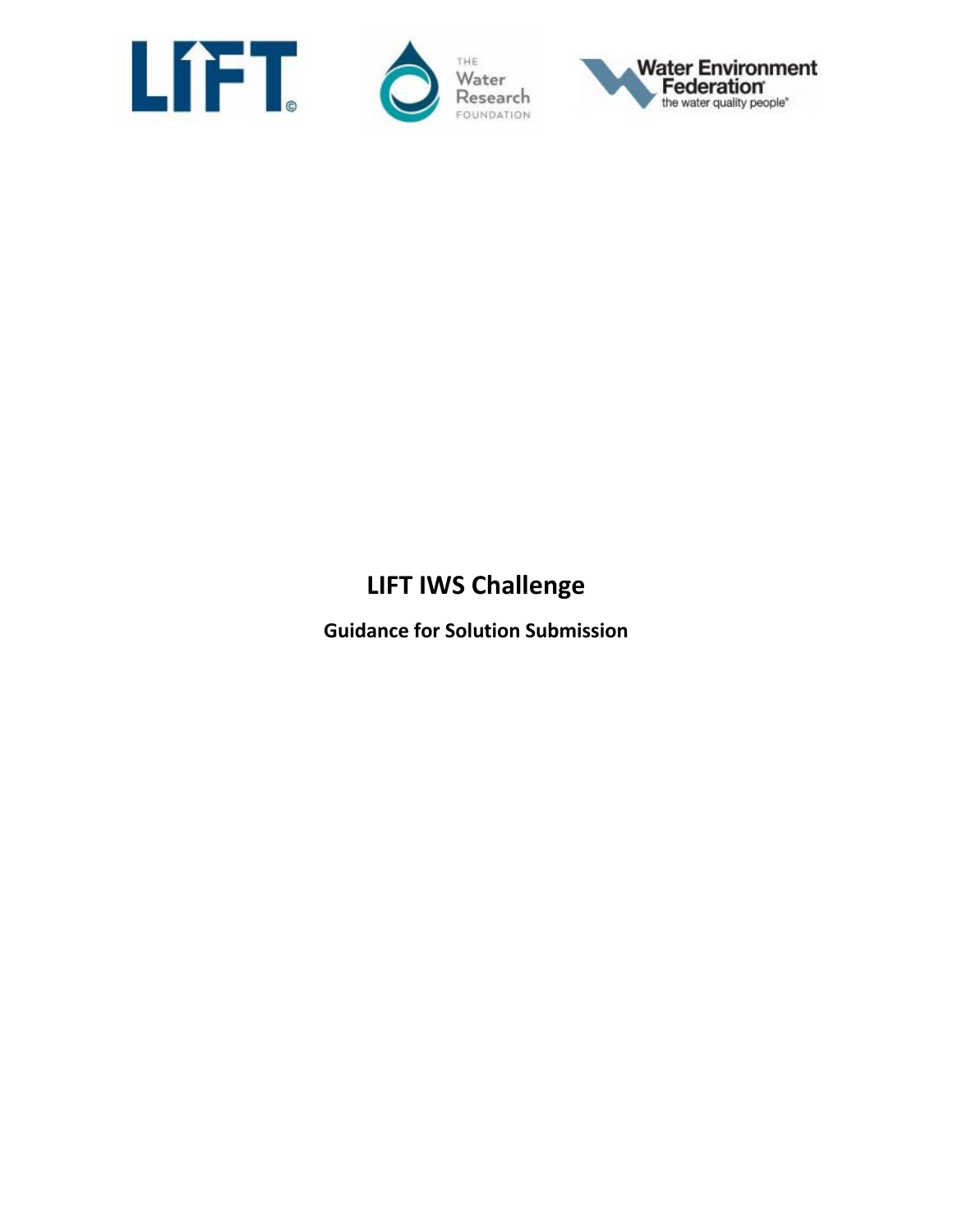

## **The LIFT Intelligent Water Systems Challenge: Judging Criteria**  *An Opportunity for Vendors, Civic Hackers, and Students*

Today's water industry operates complex treatment, collection, and distribution systems to protect public and ecological health. These systems are increasingly instrumented to monitor key process indicators and other parameters to facilitate operations. The Water Research Foundation (WRF) and Water Environment Federation (WEF) LIFT program – in collaboration with the American Water Works Association, BlueTech Research, Cleveland Water Alliance, Smart Water Networks Forum (SWAN), The International Society of Automation Water and Wastewater Division, The Water Council, and Water Technology Acceleration Project (WaterTAP) – is therefore holding the first-ever Intelligent Water Systems Challenge to demonstrate the value to utilities of these "intelligent water systems." The Challenge seeks to foster the adoption of smart water technologies by showcasing the ability of intelligent water systems to effectively leverage data for better decisions.

Solution Goals:

- Demonstrate the value of intelligent water systems
- Leverage data using the best available tools to better understand and make decisions.

Prizes: The Challenge will recognize the best solutions developed by Challenge participants, offering a top prize of \$25,000. Recognition will also be given to innovative approaches and to outstanding contributions from students or young professionals.

The Challenge will work with water utilities around the world to identify individual challenges. Teams will work to address these individual challenges through innovative analytics applied to data from utilities' intelligent water systems. Some utilities may have capacity and interest to participate directly on teams, while other utilities may limit their involvement to furnishing a problem statement and relevant data. The Challenge will therefore distinguish between two types of solvers:

- Regular teams will select a Challenge problem statement provided by a utility and develop and implement a solution approach with minimal interaction with the utility. Multiple regular teams can select the same challenge and independently implement a solution.
- Partnered teams have one or more members from a utility active on the team. They will work with the other team members directly to define a problem statement, plan an approach, and implement a solution based on datasets provided by that utility.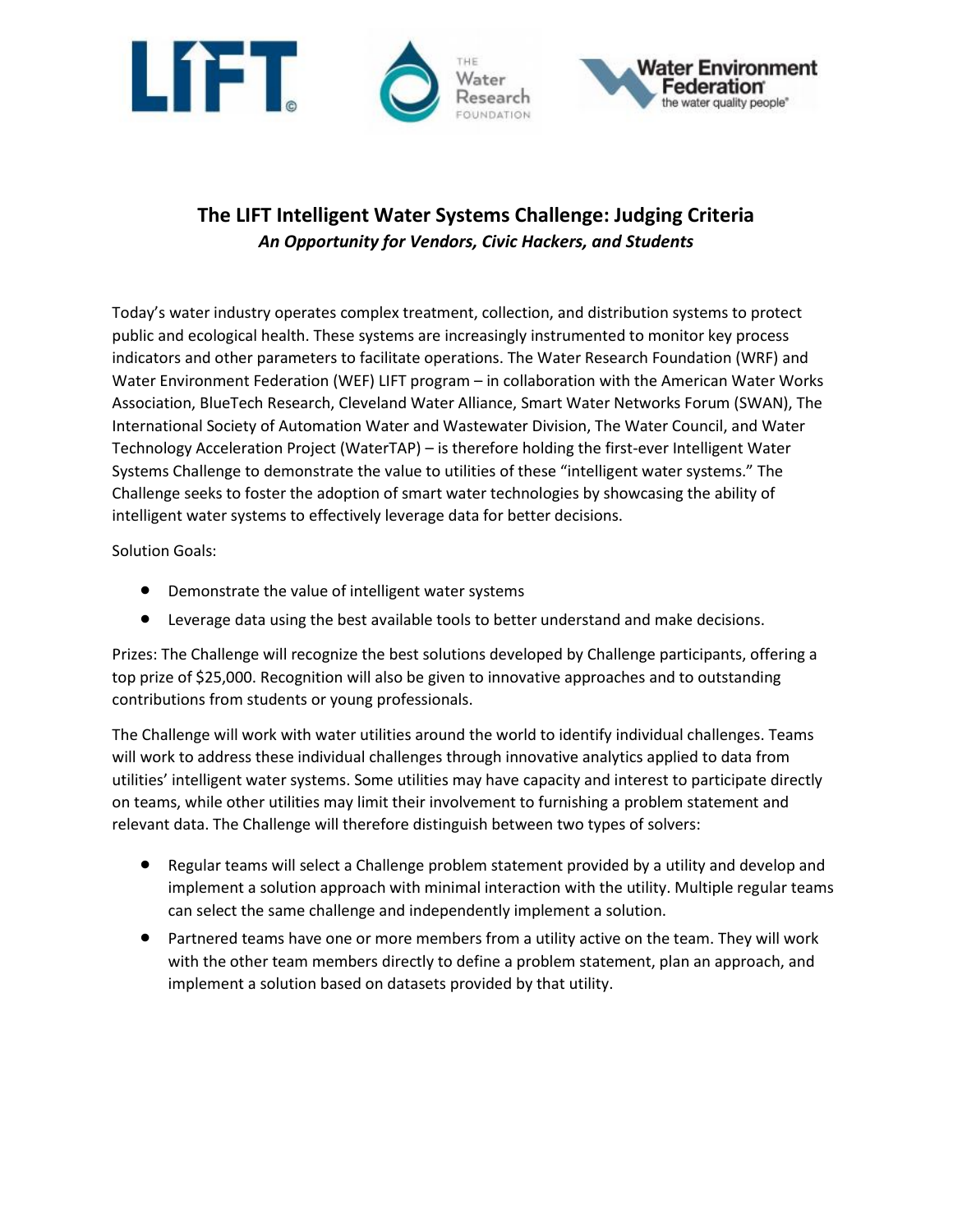

### **Eligibility**

Open to any individual that has completed registration. Participation by utilitiy members, technology providers, consultants, academia, and students is encouraged. There is no participation limit for any single organization.

Teams can consist of a minimum of 1 person and a maximum of 6 individuals. Each team member must complete an individual registration form.

## **Challenge Timeline**

| April 6           | Registration deadline                                     |
|-------------------|-----------------------------------------------------------|
| April 23          | Challenge Plan deadline                                   |
| April 23 - May 4  | Optional check-in with Steering Committee                 |
| June 18 - June 22 | Required check-in with Steering Committee                 |
| September 4       | <b>Final Solution deadline</b>                            |
| September 14      | Judges' scoring completed                                 |
| September 17      | <b>Finalists notified</b>                                 |
| October 1         | Finalist presentations and awards ceremony at WEFTEC 2018 |
|                   |                                                           |

#### **Requirements**

Team Lead registering for all the team members with contact information is required. Individual registration by each team member is preferred but not required. If an individual is on multiple teams, they must disclose to all teams their participation and role in each team for transparency and clarify participation expectations.

Each team will have one identified Team Lead.

Submission of Challenge Plan and Final Solution via e-mail to Fidan Karimova [\(fkarimova@waterrf.org\)](mailto:fkarimova@waterrf.org) by 11:59 PM EST on the associated deadline. Materials submitted via another format or to another Steering Committee member will not be accepted. No additions or modifications to the submitted materials will be accepted after the deadline.

- Challenge Plan deadline is April 23, 2018. Plan must be no longer than 3 pages.
- Final Solution deadline is September 4. Solution must be no longer than 7 pages and may include an appendix that will not count towards the maximum page limit.

If previous work has been done on the proposed problem, teams must clearly articulate the existing work and the intended scope of work to be done under this Challenge period in the Challenge Plan.

If a proprietary technology or software is part of the Final Solution, teams must indicate in the submission materials and request signed NDA forms from steering committee members and judges. The Challenge is not responsible for managing intellectual property rights.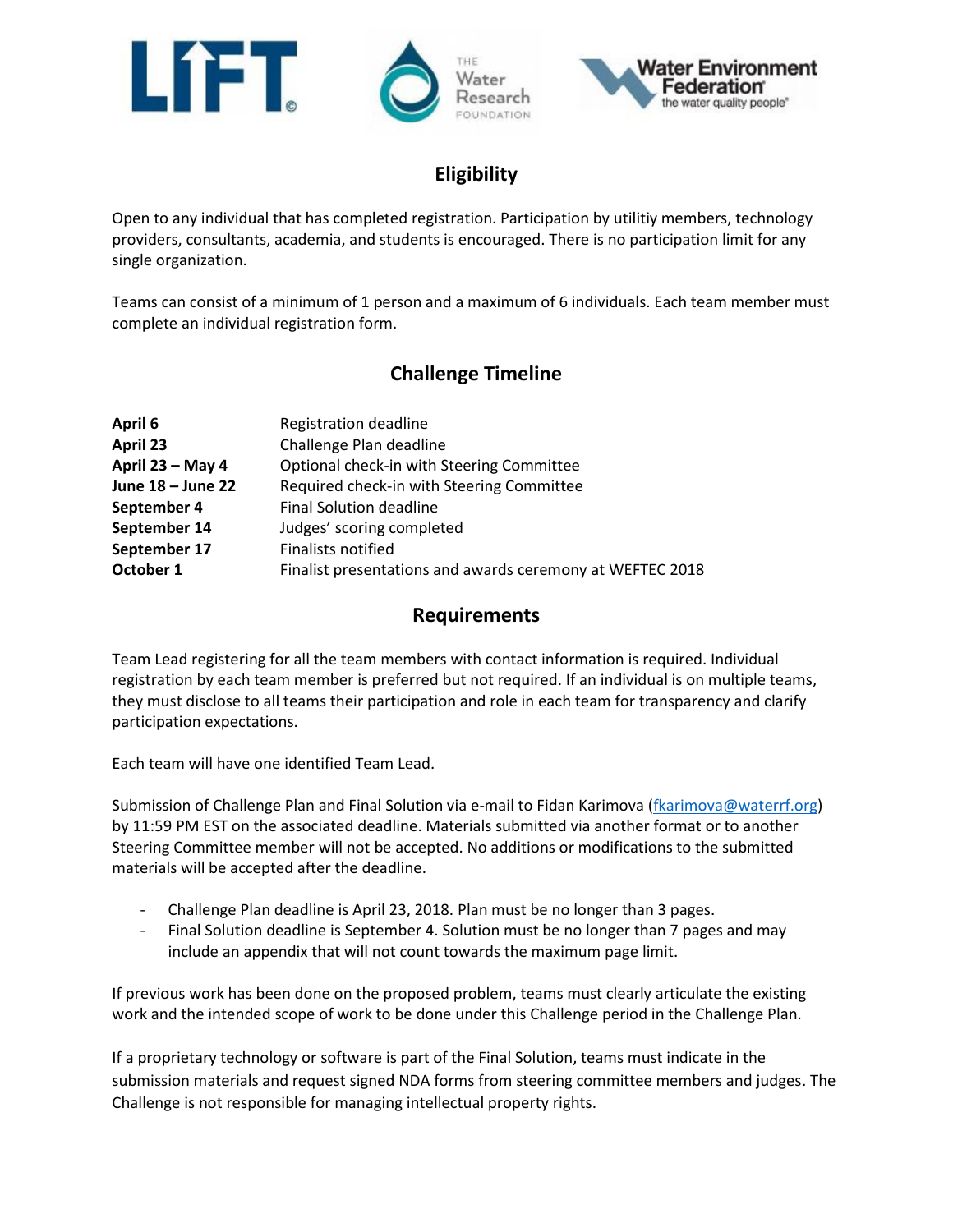





## **Challenge Plan Submission**

Each team should submit a Challenge Plan that will be provided to the Steering Committee and judges. The Challenge Plan must be submitted via e-mail to Fidan Karimova [\(fkarimova@waterrf.org\)](mailto:fkarimova@waterrf.org) by April 23, 2018 at 11:59 p.m. EST. The Plan must be no longer than 3 pages.

The Challenge Plan must include (but is not limited to):

The team:

- Identify if this is a partnered team or regular team
- Identify the Team Lead, who will serve as the primary point of contact for the Challenge
- For each team member include: name, title, organization, email, and skill-set/area of expertise
- Description of each team member's role and responsibilities

The Problem Statement:

- Explanation of the problem/need faced by the utility that the team is solving for
- Explanation of the desired outcome for the solution. What is the target or goal that is trying to be met? What metrics will be used to evaluate progress and success?

The Intelligent Water System:

- Describe the current system (e.g. data source, technology used, networking, system architecture, O&M) that is relevant to the problem being solved.
- If previous work has been done on the proposed problem, please clearly articulate the existing work and the intended scope of work to be done under this Challenge period

The Plan:

- Description of proposed solution, level of effort and timeline; may include visuals or graphics. Teams should note if for the Challenge the solution is a pilot or a full-scale solution.
- Timeline to implement proposed solution.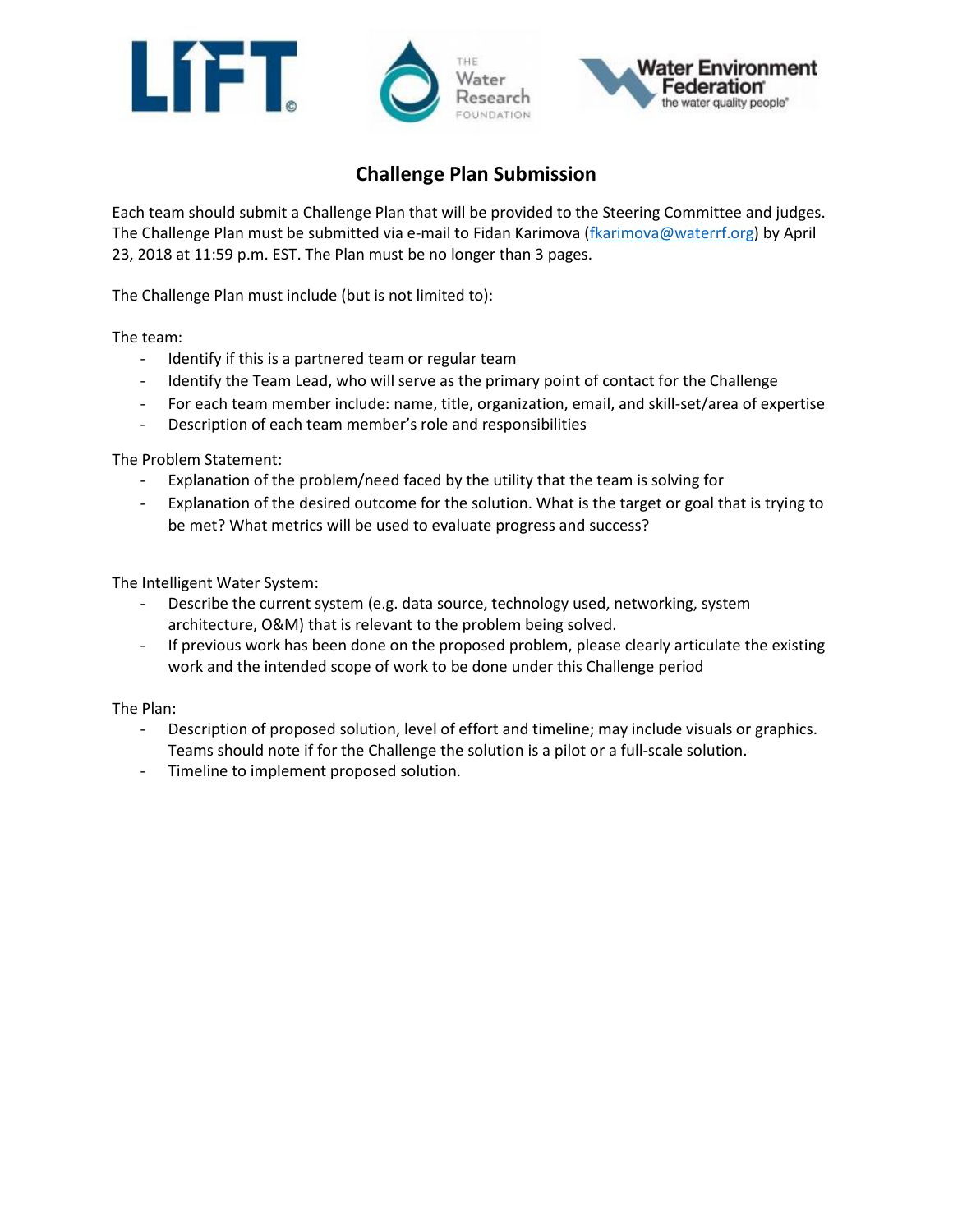





## **Final Solution Submission**

Each team should submit a Final Solution that will be provided to the Steering Committee and judges. The Final Solution must be submitted via e-mail to Fidan Karimova [\(fkarimova@waterrf.org\)](mailto:fkarimova@waterrf.org) by September 4, 2018 at 11:59 p.m. EST. The Plan must be no longer than 7 pages. Appendices will not count toward the maximum page count.

The Final Solution must include (but is not limited to):

The Team:

- Names of Team Lead and members
- Identify if any changes to the team have occurred during the duration of the Challenge

Problem Statement:

- This portion of the Solution should be a maximum of 2 pages
- Concisely describe the problem/need the Team is solving for
- Describe key considerations and the desired outcome

The Solution:

- This portion of the Solution should be a maximum of 5 pages
- Recap the Intelligent Water System and any possible modifications or additions identified to meet the outcome goal
- Description of the implementation and whether any adjustments were made.
- Quantified and/or qualified value add of the solution
- Next steps for the solution beyond the Challenge
- Outline financial support needed or considerations
- Considerations of replication by other utilities to address a similar problem
- Description of any difficulties faced and how the team mitigated them
- How will the results of the solution be communicated and used by the utility
- Identify data streams and QA/QC considerations
- Analysis and interpretation to support the solution